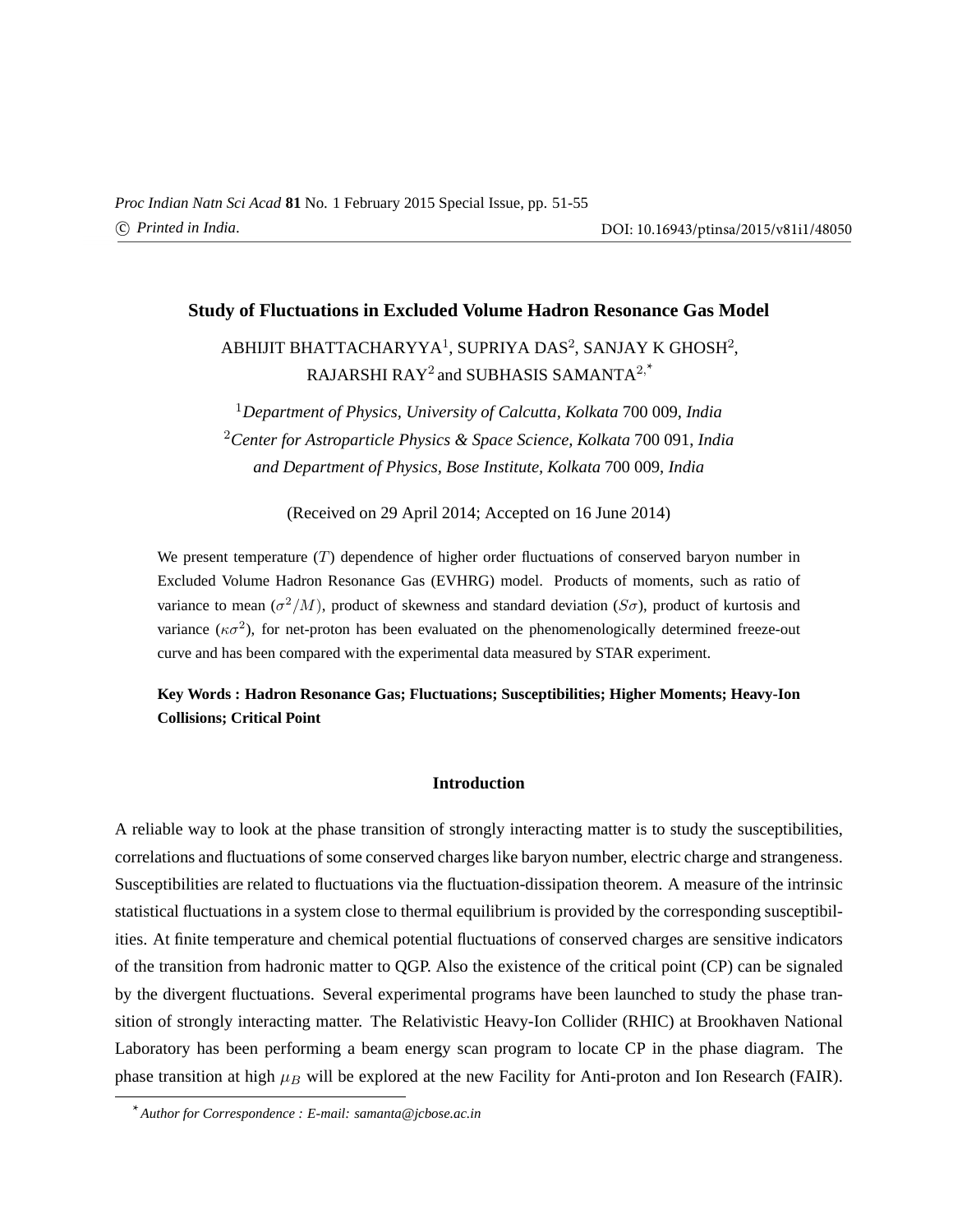$\mathcal{L}$ 

In this paper we have analysed fluctuations of baryon number using Excluded Volume Hadron Resonance Gas Model (EVHRG) which has been very successful in describing the hadron yields in central heavy ion collisions from AGS up to RHIC energies.

#### **HRG Model**

The grand canonical partition function of a hadron resonance gas (Braun-Munzingerer *et al*., 2004) can be written as  $\ln Z^{id} = \sum$  $i_{i}$  ln  $Z_{i}^{id}$ , where sum is over all the hadrons upto mass 3 GeV. *id* refers to ideal i.e., non-interacting HRG. For particle  $i$ ,

$$
\ln Z_i^{id} = \pm \frac{V g_i}{2\pi^2} \int_0^\infty p^2 dp \ln[1 \pm \exp(-(E_i - \mu_i)/T)],\tag{1}
$$

where V is the volume of the system,  $g_i$  is the degeneracy factor, T is the temperature,  $E_i =$  $p^2 + m_i^2$ is the single particle energy,  $m_i$  is the mass and  $\mu_i = B_i \mu_B + S_i \mu_S + Q_i \mu_Q$  is the chemical potential where  $B_i$ ,  $S_i$ ,  $Q_i$  are the baryon number, strangeness and charge of the particle respectively and  $\mu$ 's are corresponding chemical potentials. The (+) and (-) signs correspond to fermions and bosons respectively. The partition function is the basic quantity from which one can calculate various thermodynamic quantities of the thermal system. For example, the partial pressure  $P_i$  can be calculated as,  $P_i^{id} = \frac{T}{V}$  $\frac{T}{V} \ln Z_i^{id}$ . The  $n^{th}$  order susceptibility is defined as  $\chi_q^n = \frac{1}{VT^3}$  $\partial^n(lnZ^{id})$  $\frac{\partial (n \Sigma^{\alpha})}{\partial (\frac{\mu_q}{T})^n}$ , where  $\mu_q$  is the chemical potential for conserved charge q. Detailed description can be found in (Bhattacharyya *et al*., 2014).

Moments such as mean  $(M)$ , standard deviation  $(\sigma)$ , skewness  $(S)$ , kurtosis  $(\kappa)$  of conserved charges are measured experimentally and those are used to characterize the shape of charge distribution. Products of moments are related to susceptibilities ( $\chi_q$ ) by the following relations,

$$
\frac{\chi_q^2}{\chi_q^1} = \frac{\sigma^2}{M_q}, \quad \frac{\chi_q^3}{\chi_q^2} = S_q \sigma_q, \quad \frac{\chi_q^4}{\chi_q^2} = \kappa_q \sigma_q^2. \tag{2}
$$

In HRG model non-interacting hadrons (point like particle) are considered. However, in EVHRG model (Yen *et al*., 1977) hadronic phase is modeled by a gas of interacting hadrons, where the hard core radii of hadrons are explicitly incorporated to approximate a short-range repulsive hadron-hadron interaction. In EVHRG model pressure can be written as  $P(T, \mu_1, \mu_2, ...) = \sum_i P_i^{id}(T, \hat{\mu}_1, \hat{\mu}_2, ...)$ , with  $\hat{\mu}_i = \mu_i$  $V_{ev,i}P(T,\mu_1,\mu_2,..)$ , where  $V_{ev,i}=4\frac{4}{3}\pi R_i^3$  is the volume excluded for the *i* th hadron with hard core radius  $R<sub>i</sub>$ . In an iterative procedure one can get the total pressure and hence various thermodynamic quantities and susceptibilities.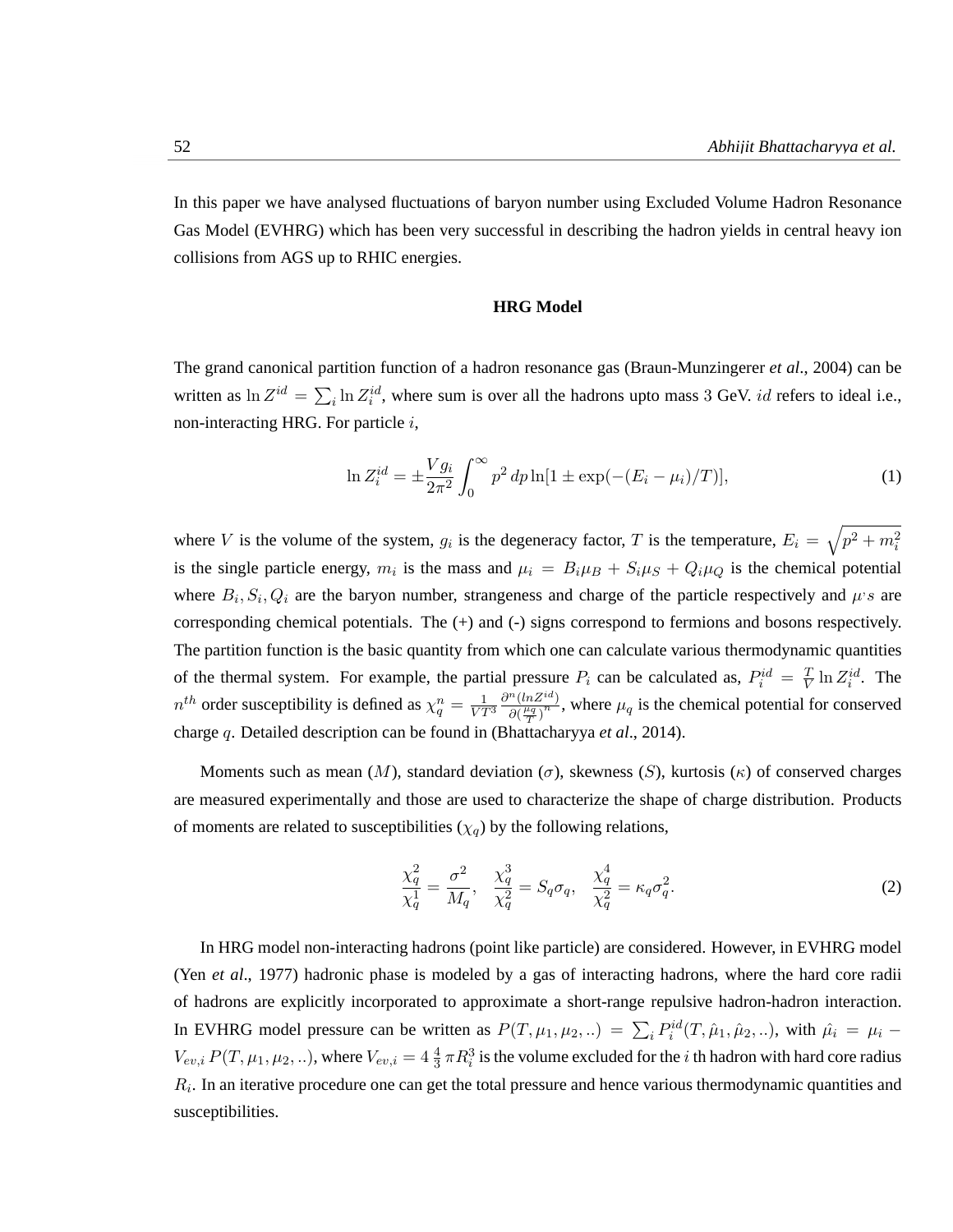#### **Results and Discussions**

In Fig. 1 we have shown variation of  $3P/T^4$ ,  $\chi_B^2$  and  $\chi_B^4$  with temperature at ( $\mu_B = \mu_S = \mu_Q = 0$ ). It can be seen that there is almost no effect of interaction till  $T = 130$  MeV, above which we see quite a substantial change. We compare our result with Lattice QCD (LQCD) data (Bazavov *et al*., 2014; Borsanyi *et al*., 2010; Bazavov *et al*., 2012; Borsanyi *et al*., 2012; Bazavov *et al*., 2012; Schmidt). Lattice data for pressure are taken from Bazavov *et.al*(Bazavov *et al.*, 2014) and Borsányi *et.al* (Borsanyi *et al.*, 2010). LQCD data for  $\chi^2$  are taken from Bazavov *et.al* (Bazavov *et al.*, 2012) and Borsányi *et.al* (Borsanyi *et al.*, 2012) whereas those for  $\chi^2$  are taken from (Bazaovv *et al.*, 2012; Schmidt). It can be seen that, below  $T = 0.15$  GeV,  $3P/T^4$ ,  $\chi_B^2$  and  $\chi_B^4$  are in good agreement with LQCD data if we consider radii of hadrons to be 0.2 fm.

In terms of transverse momentum  $(p_T)$  and rapidity  $(y)$  and azimuthal angle  $(\phi)$   $\frac{d^3p}{dx^2}$  and  $E_i$  can be written as  $d^3p = p_T m_{Ti} \cosh y dp_T dy d\phi$  and  $E_i = m_{Ti} \cosh y$ , where  $m_{Ti} = \sqrt{(p_T^2 + m_i^2)}$ . These prescriptions have been used to set the momentum and rapidity acceptance range to compare the present results with the experimental data.

In Fig. 2 we have shown energy dependence of  $\sigma^2/M$ ,  $S\sigma$  and  $\kappa\sigma^2$  for net-proton.  $\sigma^2/M$  for net-proton increases rapidly with increase of  $\sqrt{s_{NN}}$  in our model. We compare our result with experimental data of net-proton fluctuations for (0−5)% central Au-Au collisions measured at STAR (Luo, 2013). Experimental data is measured at mid rapidity ( $|y| < 0.5$ ) and within the transverse momentum range  $0.4 < p_T < 0.8$ GeV. We have taken same acceptances range and different radii of hadrons. At low energy  $\sigma^2/M$  is almost unity and its value increases with increase of  $\sqrt{s_{NN}}$  as can be seen from the Fig. 2(A). Both HRG and EVHRG model give almost same result. Also the result is same for all the radii. At low energy  $S\sigma$  for HRG is almost unity and its value decreases with increase of  $\sqrt{s_{NN}}$  as can be seen from the Fig. 2(B). At low  $\sqrt{s_{NN}}$ ,  $S\sigma$  for EVHRG is less than that of HRG model and suppression increases with increase of radii. However, at high  $\sqrt{s_{NN}}$ , both HRG and EVHRG model give almost same result. Experimental data of  $S\sigma$  can be described well with EVHRG model for radii of hadrons between 0.3 – 0.4 fm. At low energy  $\kappa \sigma^2$  (Fig. 2(C)) in HRG model is slightly less than unity and its value reaches to unity as we move to high energy. There is prominent suppression of  $\kappa \sigma^2$  in EVHRG model at low  $\sqrt{s_{NN}}$ . The  $\kappa \sigma^2$  of netproton matches within error-bar with EVHRG model at  $\sqrt{s_{NN}} \geq 39$  GeV and  $\sqrt{s_{NN}} \leq 11.5$  GeV but at intermediate energies EVHRG model over estimates the experimental data. Deviation of experimental data of  $S\sigma$  and  $\kappa\sigma^2$  for net-proton at intermediate energies ( $\sqrt{s_{NN}} = 19$  GeV and 27 GeV) may be an indication of existence of critical point within this energies.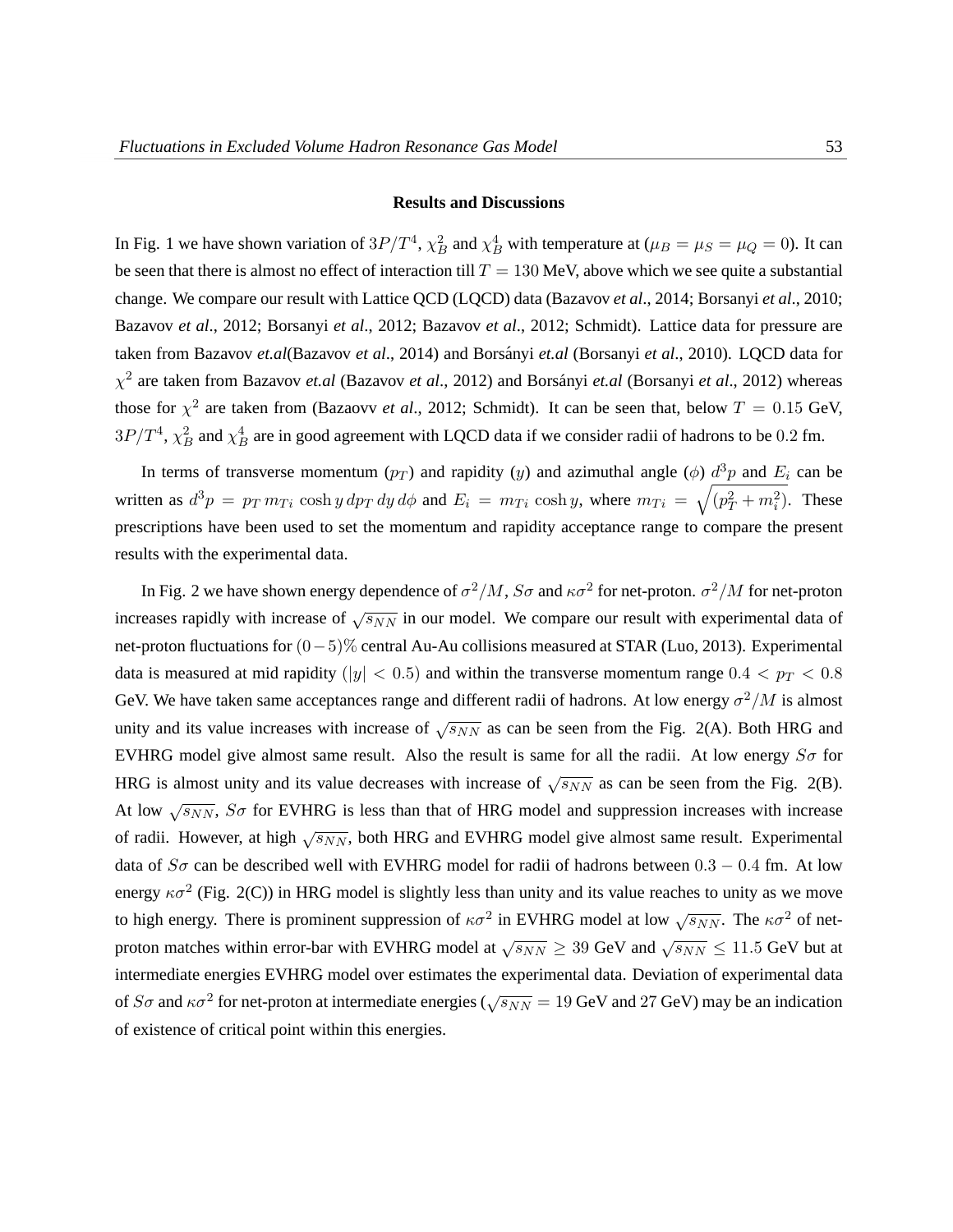





**Fig. 2: Energy dependence of**  $\sigma^2/M$ ,  $S\sigma$  and  $\kappa\sigma^2$  for net-proton